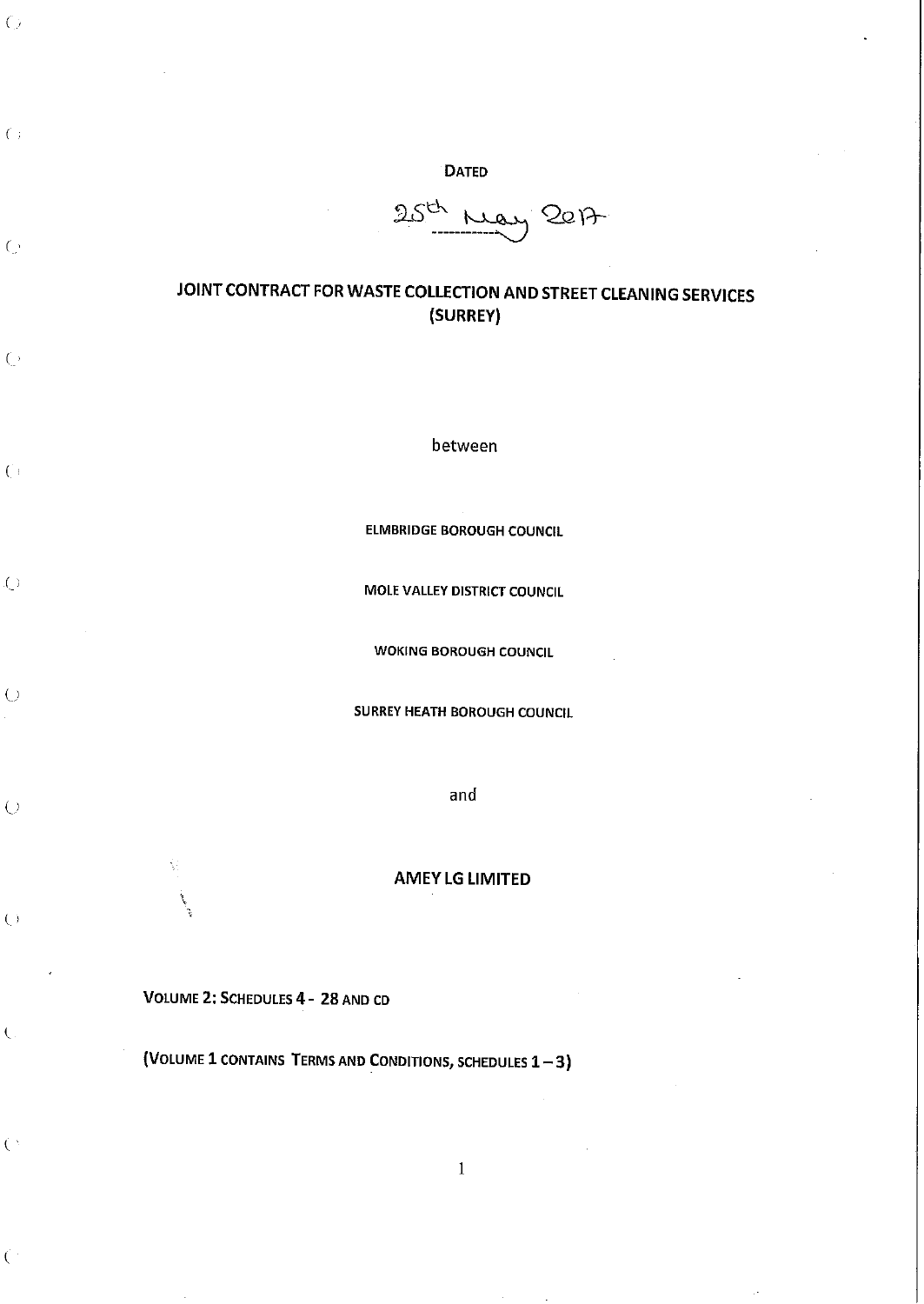## **CONTENTS**

ŕ,

 $\hat{C}$ 

 $\overline{C}$ 

 $\hat{C}^{\pm}$ 

 $\overline{O}$ 

 $\overline{C}$ 

 $\overline{C}$ 

 $\overline{C}$ 

 $\overline{C}$ 

 $\mathcal{N}^{\pm}$ 

 $\mathcal{L}^3$ 

| <b>CLAUSE</b> |                                                                                |  |
|---------------|--------------------------------------------------------------------------------|--|
| 1.            |                                                                                |  |
| 2.            |                                                                                |  |
| 3.            |                                                                                |  |
| 4.            |                                                                                |  |
| 5.            |                                                                                |  |
| 6.            |                                                                                |  |
| 7.            |                                                                                |  |
| 8.            |                                                                                |  |
| 9.            |                                                                                |  |
| 10.           |                                                                                |  |
| 11.           |                                                                                |  |
| 12.           |                                                                                |  |
| 13.           |                                                                                |  |
| 14.           |                                                                                |  |
| 15.           |                                                                                |  |
| 16.           |                                                                                |  |
| 17.           |                                                                                |  |
| 18.           |                                                                                |  |
| 19.           |                                                                                |  |
| 20.           |                                                                                |  |
| 21.           |                                                                                |  |
| 22.           | Authorities' Premises: Condition Survey prior to service commencement date  39 |  |
| 23.           |                                                                                |  |
| 24.           |                                                                                |  |
| 25.           |                                                                                |  |
| 26.           |                                                                                |  |
| 27.           |                                                                                |  |
| 28.           |                                                                                |  |
| 29.           |                                                                                |  |
| 30.           |                                                                                |  |
| 31.           |                                                                                |  |
| 32.           |                                                                                |  |
| 33.           |                                                                                |  |
| 34.           |                                                                                |  |
| 35.           |                                                                                |  |
| 36.           |                                                                                |  |
| 37.           |                                                                                |  |
| 38.           |                                                                                |  |
| 39.           |                                                                                |  |
| 40.           |                                                                                |  |
| 41.           |                                                                                |  |
| 42.           |                                                                                |  |

 $\sim$ 

 $1 - 2 - 1 = 2 - 1 = 1$ 

 $\overline{2}$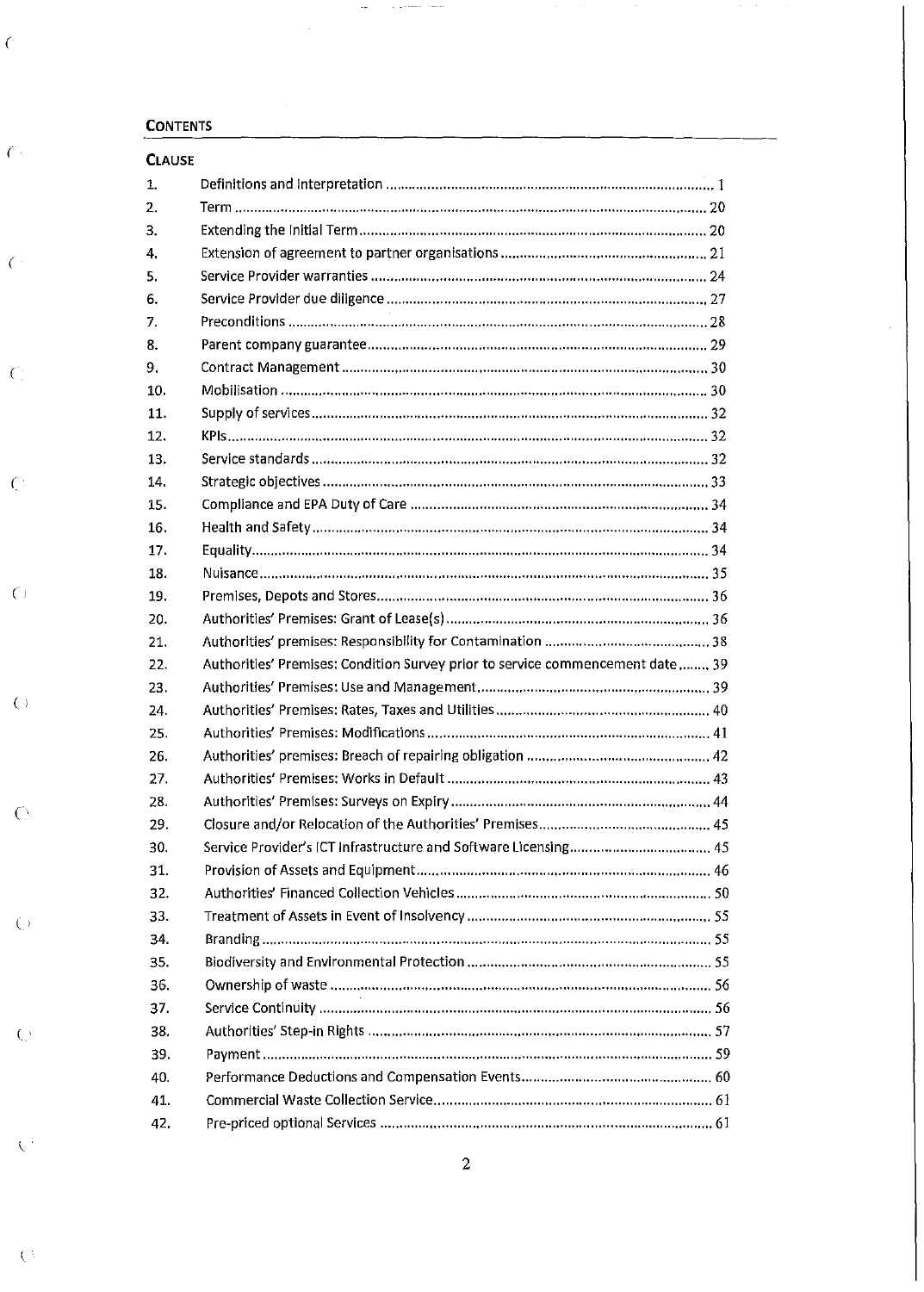| 43. |  |
|-----|--|
| 44. |  |
| 45. |  |
| 46. |  |
| 47. |  |
| 48. |  |
| 49. |  |
| 50. |  |
| 51. |  |
| 52. |  |
| 53. |  |
| 54. |  |
| 55. |  |
| 56. |  |
| 57. |  |
| 58. |  |
| 59. |  |
| 60. |  |
| 61. |  |
| 62. |  |
| 63. |  |
| 64. |  |
| 65. |  |
| 66. |  |
| 67. |  |
| 68. |  |
| 69. |  |
| 70. |  |
| 71. |  |
| 72. |  |
| 73. |  |
| 74. |  |
| 75. |  |
| 76. |  |
| 77. |  |
| 78. |  |
| 79. |  |
| 80. |  |
| 81. |  |
| 82. |  |
| 83. |  |
| 84. |  |
| 85. |  |
| 86. |  |
| 87. |  |

¢

C

¢

€

 $\bullet$ 

¢

Ò

¢

 $\bigoplus$ 

 $\ddot{\bullet}$ 

¢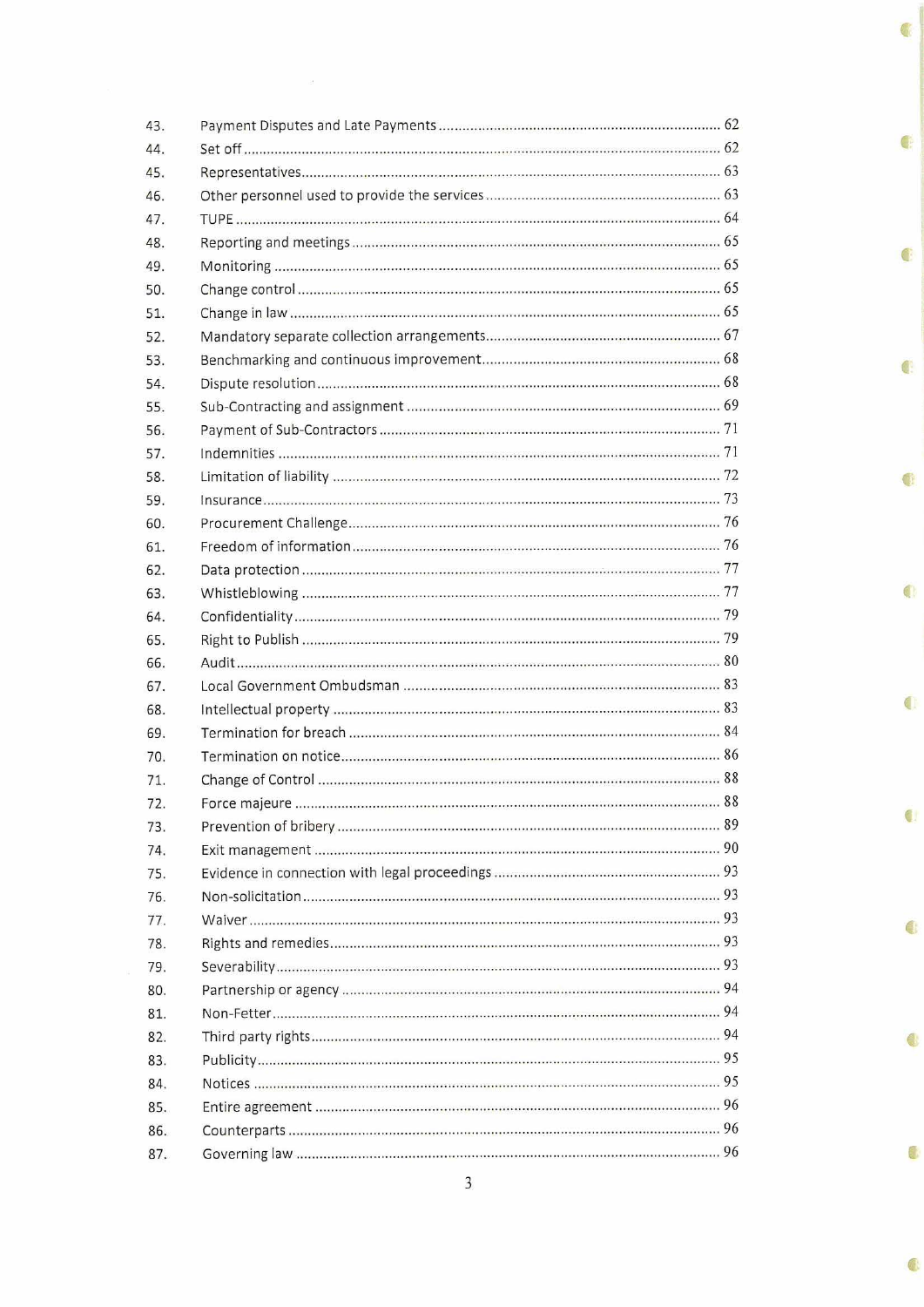| 88.               |                                                                                                                                                                                                                                                                                                      |  |
|-------------------|------------------------------------------------------------------------------------------------------------------------------------------------------------------------------------------------------------------------------------------------------------------------------------------------------|--|
| <b>SCHEDULE</b>   |                                                                                                                                                                                                                                                                                                      |  |
| <b>SCHEDULE 1</b> |                                                                                                                                                                                                                                                                                                      |  |
| <b>SCHEDULE 2</b> |                                                                                                                                                                                                                                                                                                      |  |
| SCHEDULE 3        |                                                                                                                                                                                                                                                                                                      |  |
| 1.                |                                                                                                                                                                                                                                                                                                      |  |
| $\overline{2}$ .  |                                                                                                                                                                                                                                                                                                      |  |
| 3.                |                                                                                                                                                                                                                                                                                                      |  |
| 4.                |                                                                                                                                                                                                                                                                                                      |  |
| 5.                |                                                                                                                                                                                                                                                                                                      |  |
| 6.                |                                                                                                                                                                                                                                                                                                      |  |
| 7.                |                                                                                                                                                                                                                                                                                                      |  |
| 8.                |                                                                                                                                                                                                                                                                                                      |  |
| 9.                |                                                                                                                                                                                                                                                                                                      |  |
| ٠                 | Method Statement 3 - Capacity and Resource (Note: Appendix 1 Resources Table and Assets                                                                                                                                                                                                              |  |
| ۰<br>٠            | Table is on the CD at the back of volume 2 of the Contract)<br>Method Statement 4 - Service Delivery (note: Amey Waste Flow model forming part of this<br>Method Statement is on the CD at the back of volume 2 of the Contract)<br>Method Statement 5 - Service Delivery Method (Health and Safety) |  |
| <b>SCHEDULE 5</b> |                                                                                                                                                                                                                                                                                                      |  |
| <b>SCHEDULE 6</b> |                                                                                                                                                                                                                                                                                                      |  |
| <b>SCHEDULE 7</b> |                                                                                                                                                                                                                                                                                                      |  |
| 1.                |                                                                                                                                                                                                                                                                                                      |  |
| 2.                |                                                                                                                                                                                                                                                                                                      |  |
| 3.                |                                                                                                                                                                                                                                                                                                      |  |
| 4.                | Calculation of the Annual Sums Service Payment (Unit Based)  116                                                                                                                                                                                                                                     |  |
| 5.                | Calculation of the Annual Sums Service Payment (annual sum) 117                                                                                                                                                                                                                                      |  |
| 6.                |                                                                                                                                                                                                                                                                                                      |  |
| 7.                |                                                                                                                                                                                                                                                                                                      |  |
| 8.                |                                                                                                                                                                                                                                                                                                      |  |
| 9.                |                                                                                                                                                                                                                                                                                                      |  |
| 10.               |                                                                                                                                                                                                                                                                                                      |  |
| 11.               |                                                                                                                                                                                                                                                                                                      |  |
| <b>SCHEDULE 8</b> |                                                                                                                                                                                                                                                                                                      |  |
| 1.                |                                                                                                                                                                                                                                                                                                      |  |

 $\hat{C}$ 

 $\overline{\mathcal{C}}$ 

 $(\cdot)$ 

 $\overline{(\cdot)}$ 

 $\overline{\mathcal{C}}$  :

 $\overline{O}$ 

 $\hat{\mathbf{C}}^{\dagger}$ 

 $\overline{\mathbb{C}}$ 

 $\overline{\mathbf{C}}$ 

 $\big($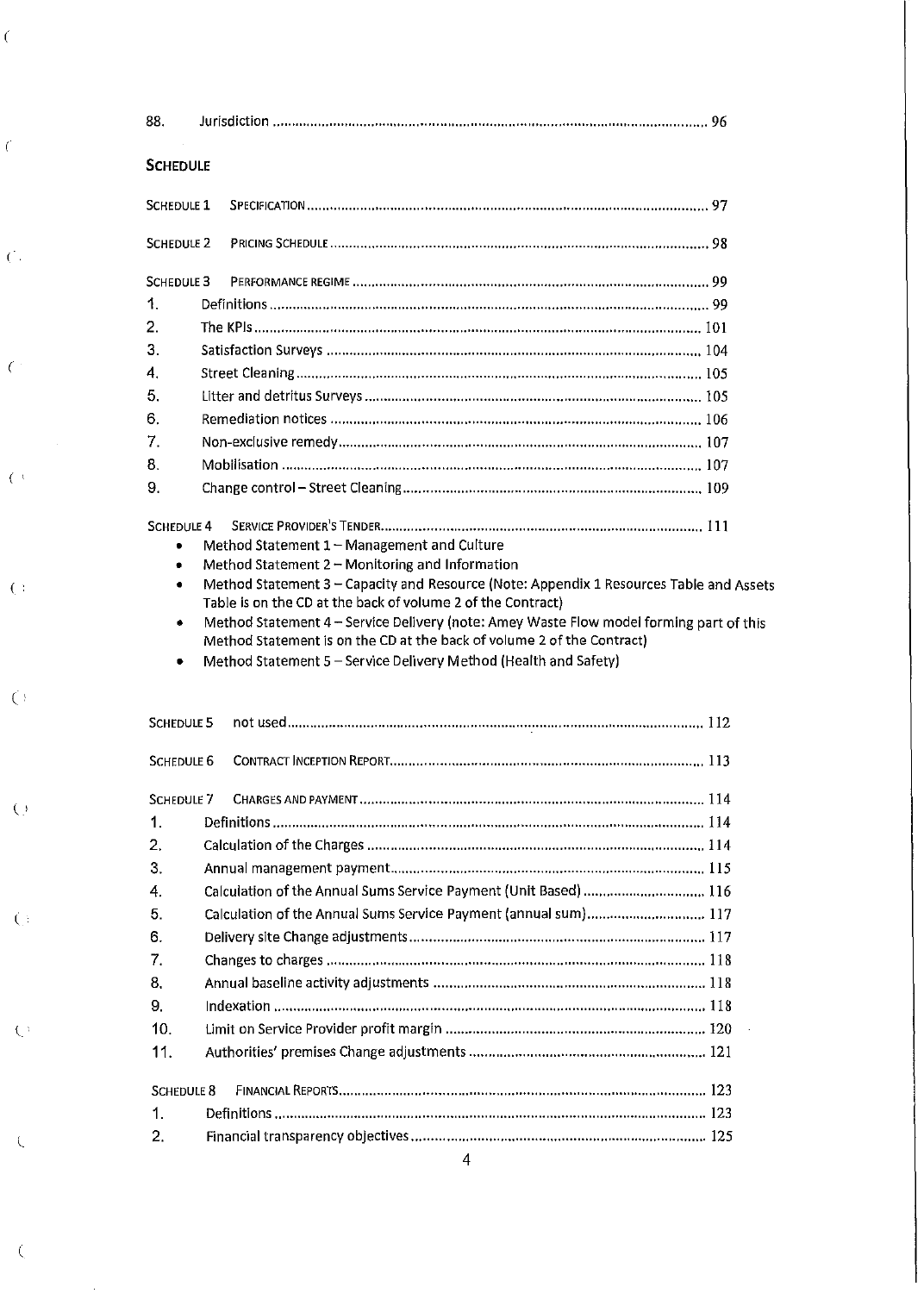| 3.                 |                                                                              |                                      |  |  |  |  |
|--------------------|------------------------------------------------------------------------------|--------------------------------------|--|--|--|--|
| $\overline{4}$ .   |                                                                              |                                      |  |  |  |  |
| 5.                 |                                                                              |                                      |  |  |  |  |
| 6.                 | Discussion of quarterly contract reports and final reconciliation report 129 |                                      |  |  |  |  |
| 7.                 |                                                                              |                                      |  |  |  |  |
|                    |                                                                              |                                      |  |  |  |  |
| SCHEDULE 9         |                                                                              |                                      |  |  |  |  |
| 1.                 |                                                                              |                                      |  |  |  |  |
| 2.                 |                                                                              |                                      |  |  |  |  |
| 3.                 |                                                                              |                                      |  |  |  |  |
| $\overline{4}$ .   |                                                                              |                                      |  |  |  |  |
| 5.                 |                                                                              |                                      |  |  |  |  |
| 6.                 |                                                                              |                                      |  |  |  |  |
| 7.                 |                                                                              |                                      |  |  |  |  |
| 8.                 |                                                                              |                                      |  |  |  |  |
|                    |                                                                              |                                      |  |  |  |  |
| <b>SCHEDULE 10</b> |                                                                              |                                      |  |  |  |  |
| <b>SCHEDULE 11</b> |                                                                              |                                      |  |  |  |  |
| 1.                 |                                                                              |                                      |  |  |  |  |
| 2.                 |                                                                              |                                      |  |  |  |  |
|                    |                                                                              |                                      |  |  |  |  |
| <b>SCHEDULE 12</b> |                                                                              |                                      |  |  |  |  |
| 1.                 |                                                                              |                                      |  |  |  |  |
| 2.                 |                                                                              |                                      |  |  |  |  |
| 3.                 |                                                                              |                                      |  |  |  |  |
| $\overline{4}$ .   |                                                                              |                                      |  |  |  |  |
| 5.                 |                                                                              |                                      |  |  |  |  |
| 6.                 |                                                                              |                                      |  |  |  |  |
|                    |                                                                              |                                      |  |  |  |  |
| <b>SCHEDULE 13</b> |                                                                              |                                      |  |  |  |  |
| SCHEDULE 14        |                                                                              |                                      |  |  |  |  |
|                    |                                                                              |                                      |  |  |  |  |
| <b>SCHEDULE 15</b> |                                                                              |                                      |  |  |  |  |
|                    |                                                                              |                                      |  |  |  |  |
| <b>SCHEDULE 16</b> |                                                                              |                                      |  |  |  |  |
|                    |                                                                              | Appendix 1: Data                     |  |  |  |  |
|                    |                                                                              | Appendix 2: Pre-Contract Assumptions |  |  |  |  |
|                    |                                                                              |                                      |  |  |  |  |
| <b>SCHEDULE 17</b> |                                                                              |                                      |  |  |  |  |
| <b>SCHEDULE 18</b> |                                                                              |                                      |  |  |  |  |
|                    |                                                                              |                                      |  |  |  |  |
| <b>SCHEDULE 19</b> |                                                                              |                                      |  |  |  |  |
| <b>SCHEDULE 20</b> |                                                                              |                                      |  |  |  |  |
|                    |                                                                              |                                      |  |  |  |  |
|                    | Leases from each Council                                                     |                                      |  |  |  |  |

Ç

¢

 $\mathbb{C}$ 

 $\bigoplus$ 

Ċ

 $\mathbf{C}$ 

 $\bigcirc$ 

 $\bigcirc$ 

 $\bullet$ 

 $\overline{\mathbf{5}}$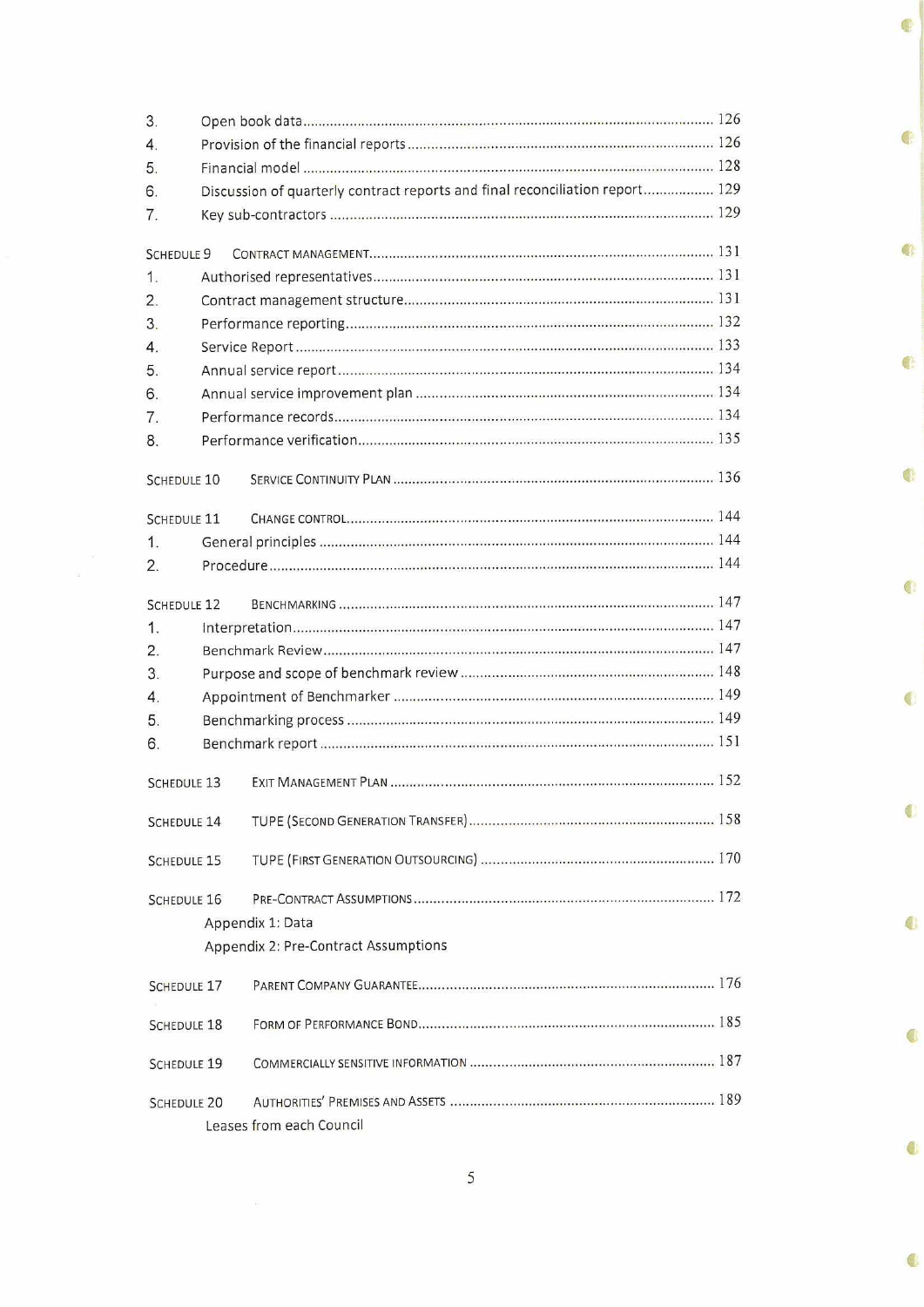| <b>SCHEDULE 21</b>     |                                                                       |
|------------------------|-----------------------------------------------------------------------|
| SCHEDULE <sub>22</sub> |                                                                       |
| SCHEDULE <sub>23</sub> | FORM OF PENSION BOND AND INDEMNITY AND FORM OF PENSION GUARANTEE  195 |
| SCHEDULE 24            |                                                                       |
| SCHEDULE 25            |                                                                       |
| SCHEDUIF <sub>26</sub> |                                                                       |
| SCHEDULE <sub>27</sub> |                                                                       |
| SCHEDULE 28            |                                                                       |

 $\label{eq:2.1} \frac{1}{\sqrt{2}}\int_{\mathbb{R}^3}\frac{1}{\sqrt{2}}\left(\frac{1}{\sqrt{2}}\right)^2\frac{1}{\sqrt{2}}\left(\frac{1}{\sqrt{2}}\right)^2\frac{1}{\sqrt{2}}\left(\frac{1}{\sqrt{2}}\right)^2\frac{1}{\sqrt{2}}\left(\frac{1}{\sqrt{2}}\right)^2.$ 

 $\sim$ 

6

*(* 

 $\overline{C}$  :

 $\hat{\zeta}$ 

*(* 

 $\overline{C}$ 

 $\hat{C}$ 

 $\overline{C}$ 

 $\hat{\mathbf{C}}$ 

 $\hat{C}$ 

 $\hat{\mathcal{A}}$ 

 $\sim$ 

 $\hat{C}^{\dagger}$ 

 $\hat{C}$ 

 $\overline{\zeta}$